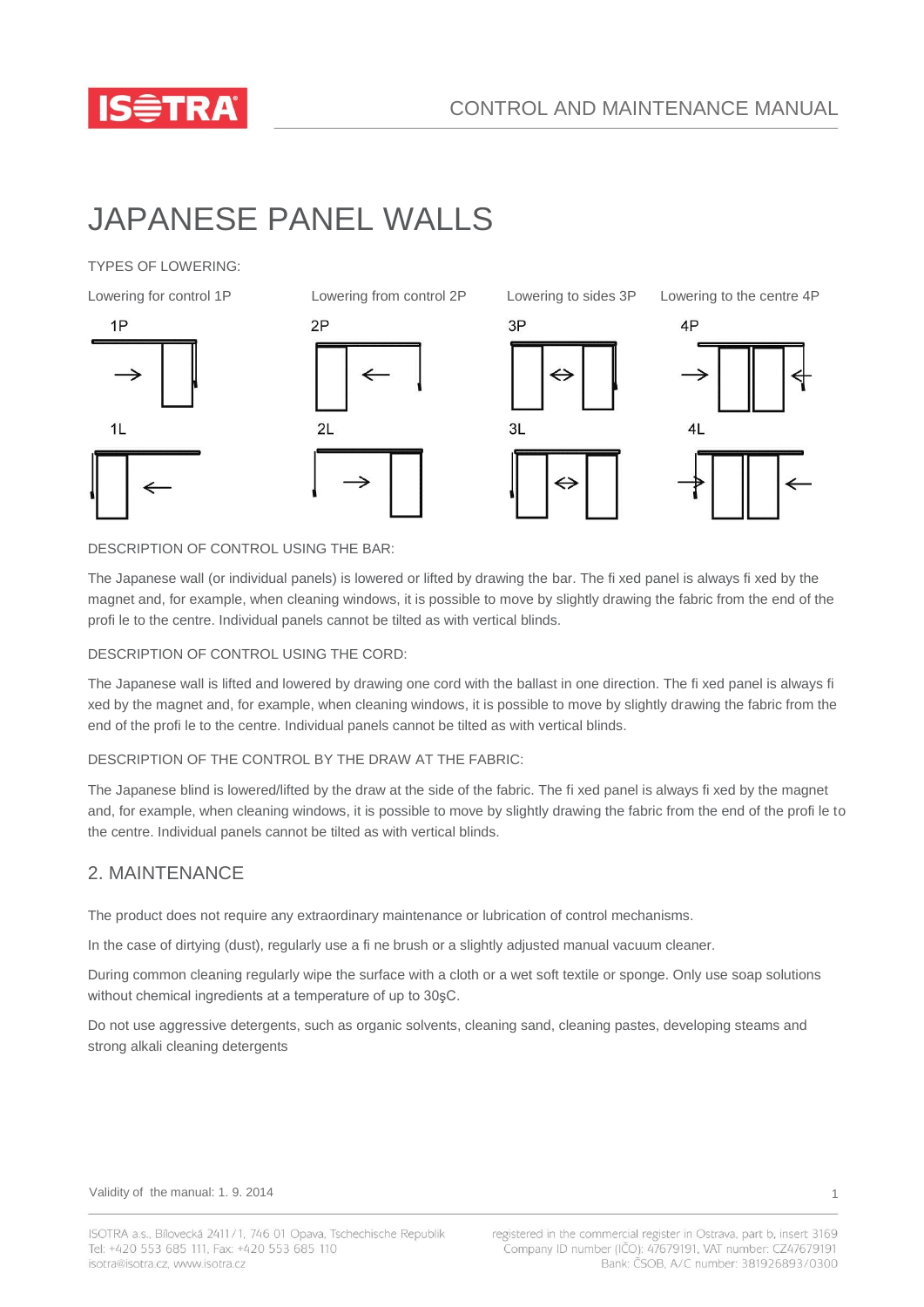

## NOTIFICATION:

Ensure careful cleaning of shading lamellas and textiles to prevent jamming or other damage.

Fabric with a steaming layer must not be cleaned with water – the layer can be damaged. When cleaning windows, set the product into a position to prevent damage and any interference while cleaning. Protect the product against dirtying during reconstruction and painting.

## 3. SAFETY INSTRUCTIONS



#### **Important note**

Pursuant to the EN 13 120 standard, we hereby call your attention to possible hazards posed by the use of pull cords and chains!

Safety instructions / strangulation hazard:

- Young children have been strangled by loops in pull-cords, chains and tapes, and cords that operate the product.
- To avoid strangulation and entanglement, keep cords out of the reach of young children. Cords may become wrapped around a child's neck.
- Move beds, cots and furniture away from window covering cords.
- Install the enclosed safety components to make sure cords do not twist and create a loop.
- Do not use force when handling the product if any obstacle prevents its motion.
- Do not attach any items to the product (particularly on the lamellas, control cords, nylon and draw bars).
- Prevent mechanical stress and damage to the product.
- For products controlled by cords, keep cords out of the reach of children to prevent entangling and jamming.
- Handle the product carefully, especially during cleaning.
- Wind the pull cords to the reel after each use!

#### FOR PRODUCTS WITH MOTOR-DRIVEN DRIVES:

- To set the electric control of the product, follow the manual for this device that was delivered by the supplier.
- Do not allow children to play with the equipment. Keep the remote control out of the reach of children.
- Check the installation for damage to inlets.
- For the inspection or maintenance of electrical parts, the product must be disconnected in a reliable manner from the electricity supply.

#### NOTIFICATION:

Electrical installation, assembly and maintenance must only be performed by fully-qualifi ed persons who are authorized and capable of the stated actions.

In the case of a defect or mechanical damage to the product, prevent any further use.

#### NOTES:

If the product is not functional, contact the seller or the fi rm which assembled the product.